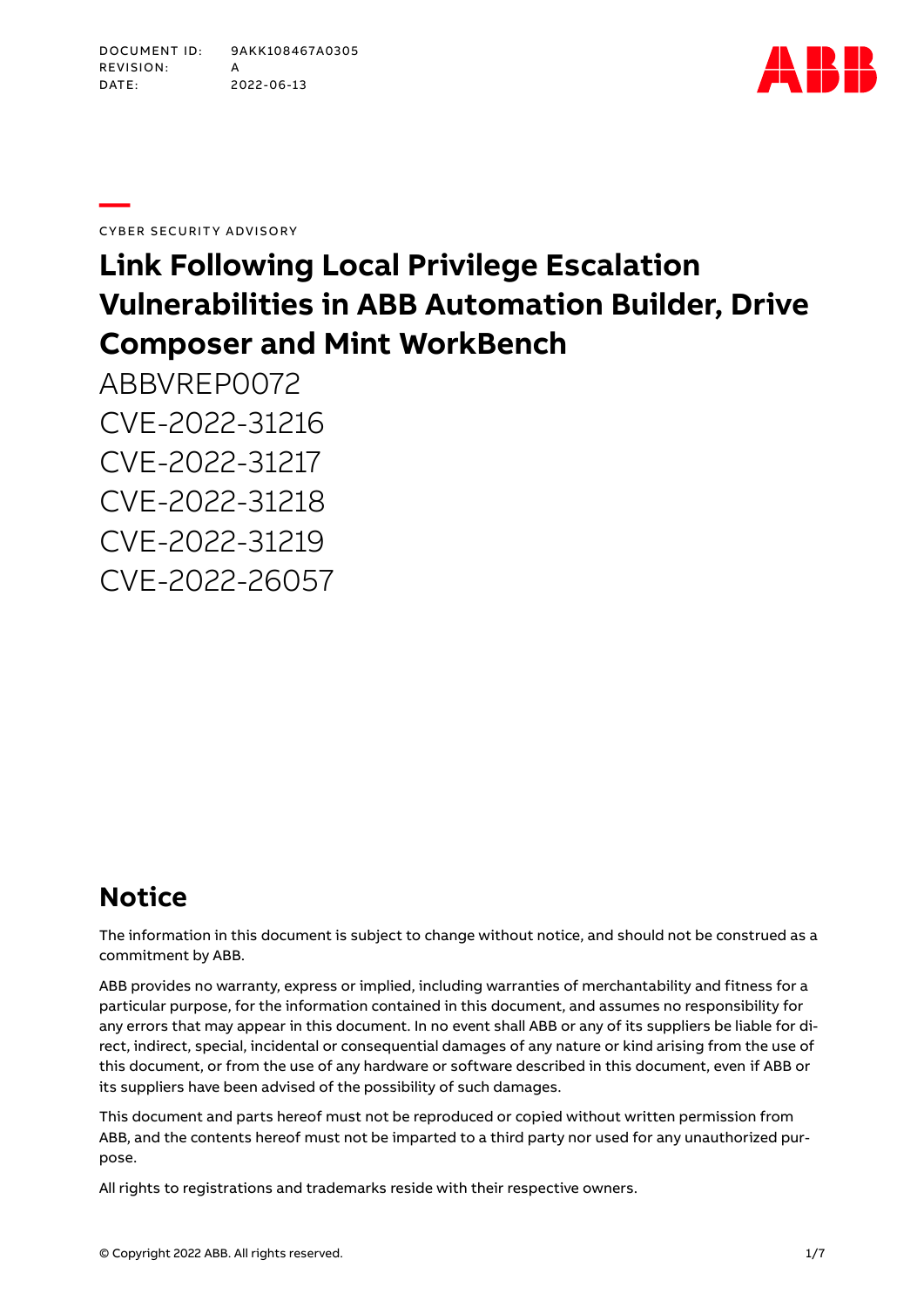## **Purpose**

ABB has a rigorous internal cyber security continuous improvement process which involves regular testing with industry leading tools and periodic assessments to identify potential product issues. Occasionally an issue is determined to be a design or coding flaw with implications that may impact product cyber security.

When a potential product vulnerability is identified or reported, ABB immediately initiates our vulnerability handling process. This entails validating if the issue is in fact a product issue, identifying root causes, determining what related products may be impacted, developing a remediation, and notifying end users and governmental organizations.

The resulting Cyber Security Advisory intends to notify customers of the vulnerability and provide details on which products are impacted, how to mitigate the vulnerability or explain workarounds that minimize the potential risk as much as possible. The release of a Cyber Security Advisory should not be misconstrued as an affirmation or indication of an active threat or ongoing campaign targeting the products mentioned here. If ABB is aware of any specific threats, it will be clearly mentioned in the communication.

The publication of this Cyber Security Advisory is an example of ABB's commitment to the user community in support of this critical topic. Responsible disclosure is an important element in the chain of trust we work to maintain with our many customers. The release of an Advisory provides timely information which is essential to help ensure our customers are fully informed.

## **Affected products**

Drive Compose entry versions 2.0 – 2.7 Drive Composer pro versions 2.0 – 2.7 ABB Automation Builder 1.1.0 – 2.5.0 Mint WorkBench build 5866 and older

## **Vulnerability IDs**

| <b>IDs</b>     | <b>Name</b>                                                                                                                 |
|----------------|-----------------------------------------------------------------------------------------------------------------------------|
| ABBVREP0072    | Link Following Local Privilege Escalation Vulnerabilities in ABB Automa-<br>tion Builder, Drive Composer and Mint WorkBench |
| CVE-2022-31216 | Drive Composer Link Following Local Privilege Escalation Vulnerability                                                      |
| CVE-2022-31217 | Drive Composer Link Following Local Privilege Escalation Vulnerability                                                      |
| CVE-2022-31218 | Drive Composer Link Following Local Privilege Escalation Vulnerability                                                      |
| CVE-2022-31219 | Drive Composer Link Following Local Privilege Escalation Vulnerability                                                      |
| CVE-2022-26057 | Mint WorkBench Link Following Local Privilege Escalation Vulnerability                                                      |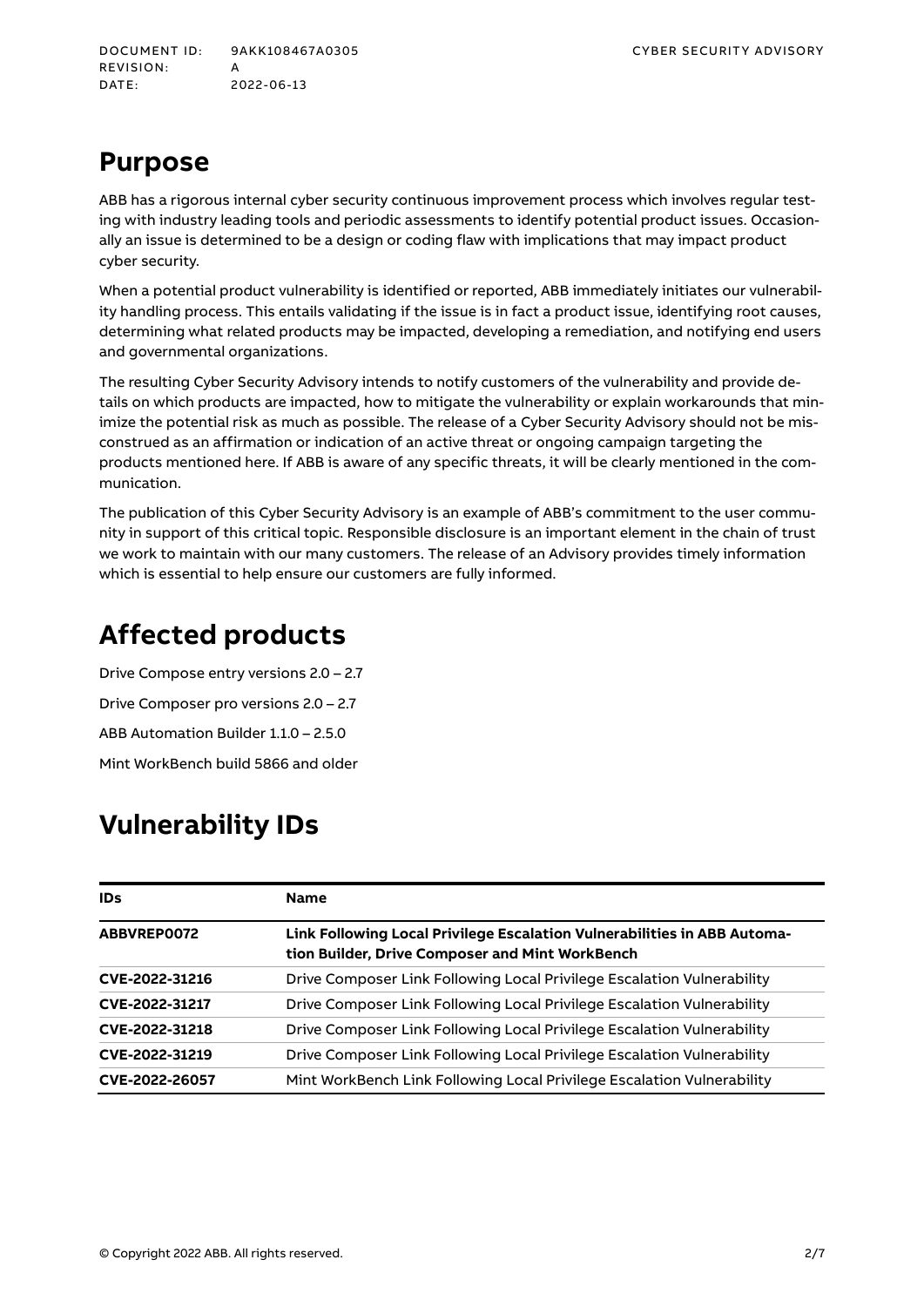## **Summary**

Updates are available that resolve publicly reported vulnerabilities in the product versions listed above.

An attacker who successfully exploited this vulnerability could insert and run arbitrary code on the system.

## **Recommended immediate actions**

The problem is corrected in the following product versions:

Drive Composer entry version 2.7.1

Drive Composer pro version 2.7.1

Customers using Drive composer pro integrated in ABB Automation Builder should refer to section "Workarounds" in this document.

Mint WorkBench Build 5868

ABB recommends that customers apply the update at earliest convenience. Updated versions of Drive Composer are available immediately. ABB Automation Builder 2.5.1 and Mint WorkBench Build 5868 will be available before or during Q3/2022.

## **Vulnerability severity and details**

Vulnerabilities exist in the Drive Composer installer included in the product versions listed above. An attacker could exploit the vulnerability by inserting and run arbitrary code. This requires that some of the files in Drive Composer installer are replaced with malicious files prior to installing the application or using the repair function of the installer.

The severity assessment has been performed by using the FIRST Common Vulnerability Scoring System  $(CVSS)$  v3.1<sup>1</sup>.

### **CVE-2022-31216 Drive Composer Link Following Local Privilege Escalation Vulnerability**

Vulnerabilities in the Drive Composer allow a low privileged attacker to create and write to a file anywhere on the file system as SYSTEM with arbitrary content as long as the file does not already exist.

The Drive Composer installer file allows a low-privileged user to run a "repair" operation on the product.

| CVSS v3.1 Base Score:     | 7.8                                                                  |
|---------------------------|----------------------------------------------------------------------|
| CVSS v3.1 Temporal Score: | 7.0                                                                  |
| CVSS v3.1 Vector:         | AV:L/AC:L/PR:L/UI:N/S:U/C:H/I:H/A:H                                  |
| NVD Summary Link:         | https://nvd.nist.gov/vuln-metrics/cvss/v3-calculator?vec-            |
|                           | tor=AV:L/AC:L/PR:L/UI:N/S:U/C:H/I:H/A:H/E:F/RL:O/RC:R/CR:M/IR:M/AR:M |
|                           | /MAV:L/MAC:L/MPR:L/MUI:N/MS:U/MC:H/MI:H/MA:H&version=3.1             |

<sup>&</sup>lt;sup>1</sup> The CVSS Environmental Score, which can affect the vulnerability severity, is not provided in this advisory since it reflects the potential impact of a vulnerability within the end-user organizations' computing environment; end-user organizations are therefore recommended to analyze their situation and specify the Environmental Score.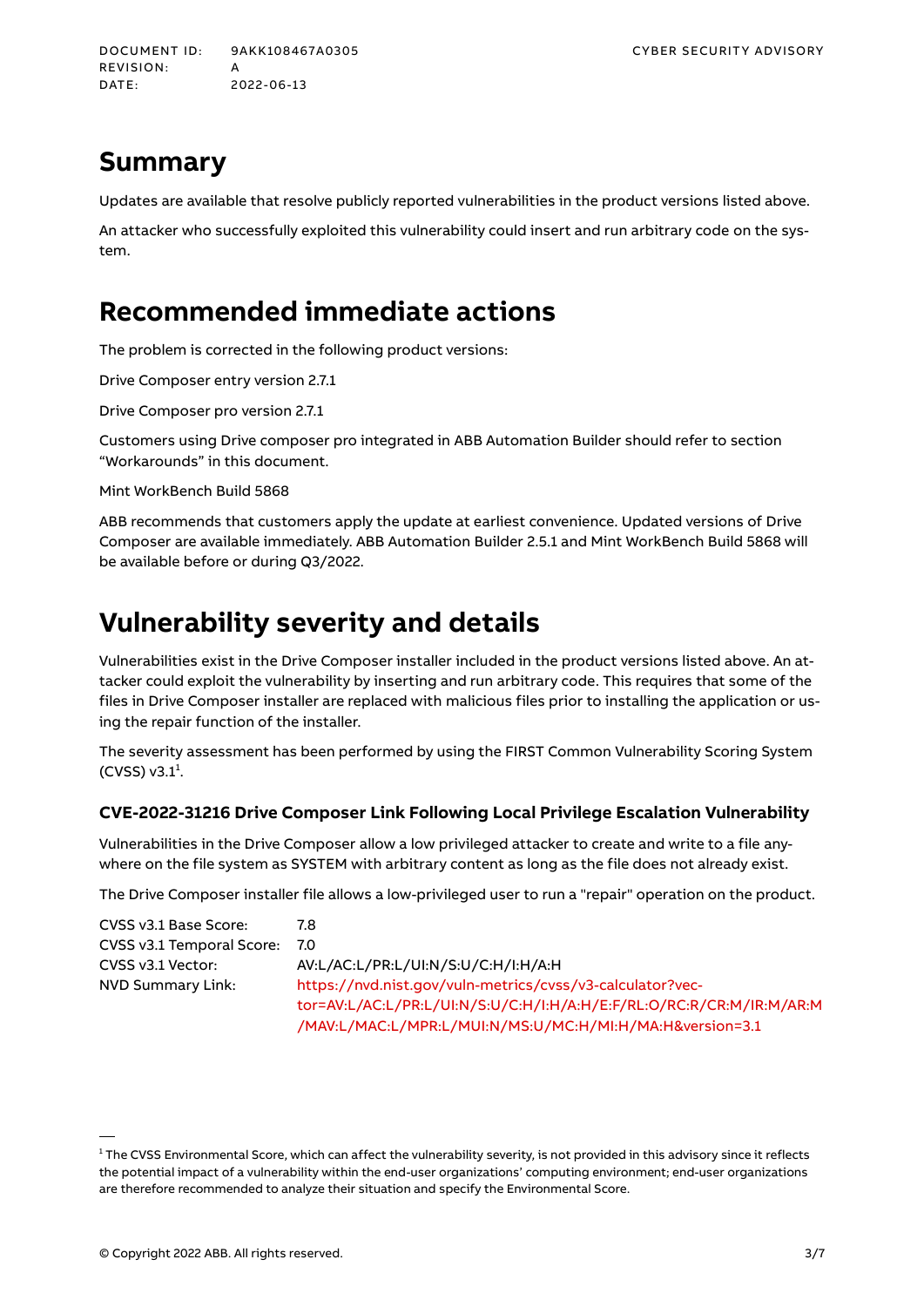### **CVE-2022-31217 Drive Composer Link Following Local Privilege Escalation Vulnerability**

Vulnerabilities in the Drive Composer allow a low privileged attacker to create and write to a file anywhere on the file system as SYSTEM with arbitrary content as long as the file does not already exist.

The Drive Composer installer file allows a low-privileged user to run a "repair" operation on the product.

| CVSS v3.1 Base Score:     | 7.8                                                                  |
|---------------------------|----------------------------------------------------------------------|
| CVSS v3.1 Temporal Score: | 7.0                                                                  |
| CVSS v3.1 Vector:         | AV:L/AC:L/PR:L/UI:N/S:U/C:H/I:H/A:H                                  |
| NVD Summary Link:         | https://nvd.nist.gov/vuln-metrics/cvss/v3-calculator?vec-            |
|                           | tor=AV:L/AC:L/PR:L/UI:N/S:U/C:H/I:H/A:H/E:F/RL:O/RC:R/CR:M/IR:M/AR:M |
|                           | /MAV:L/MAC:L/MPR:L/MUI:N/MS:U/MC:H/MI:H/MA:H&version=3.1             |

### **CVE-2022-31218 Drive Composer Link Following Local Privilege Escalation Vulnerability**

Vulnerabilities in the Drive Composer allow a low privileged attacker to create and write to a file anywhere on the file system as SYSTEM with arbitrary content as long as the file does not already exist.

The Drive Composer installer file allows a low-privileged user to run a "repair" operation on the product.

| CVSS v3.1 Base Score:     | 7.8                                                                  |
|---------------------------|----------------------------------------------------------------------|
| CVSS v3.1 Temporal Score: | 7.0                                                                  |
| CVSS v3.1 Vector:         | AV:L/AC:L/PR:L/UI:N/S:U/C:H/I:H/A:H                                  |
| NVD Summary Link:         | https://nvd.nist.gov/vuln-metrics/cvss/v3-calculator?vec-            |
|                           | tor=AV:L/AC:L/PR:L/UI:N/S:U/C:H/I:H/A:H/E:F/RL:O/RC:R/CR:M/IR:M/AR:M |
|                           | /MAV:L/MAC:L/MPR:L/MUI:N/MS:U/MC:H/MI:H/MA:H&version=3.1             |

### **CVE-2022-31219 Drive Composer Link Following Local Privilege Escalation Vulnerability**

Vulnerabilities in the Drive Composer allow a low privileged attacker to create and write to a file anywhere on the file system as SYSTEM with arbitrary content as long as the file does not already exist.

The Drive Composer installer file allows a low-privileged user to run a "repair" operation on the product.

| CVSS v3.1 Base Score:         | 7.3                                                                  |
|-------------------------------|----------------------------------------------------------------------|
| CVSS v3.1 Temporal Score: 6.5 |                                                                      |
| CVSS v3.1 Vector:             | AV:L/AC:L/PR:L/UI:R/S:U/C:H/I:H/A:H                                  |
| NVD Summary Link:             | https://nvd.nist.gov/vuln-metrics/cvss/v3-calculator?vec-            |
|                               | tor=AV:L/AC:L/PR:L/UI:R/S:U/C:H/I:H/A:H/E:F/RL:O/RC:R/CR:M/IR:M/AR:M |
|                               | /MAV:L/MAC:L/MPR:L/MUI:N/MS:U/MC:H/MI:H/MA:H&version=3.1             |

#### **CVE-2022-26057 Mint WorkBench Link Following Local Privilege Escalation Vulnerability**

Vulnerabilities in the Mint WorkBench allow a low privileged attacker to create and write to a file anywhere on the file system as SYSTEM with arbitrary content as long as the file does not already exist.

The Mint WorkBench installer file allows a low-privileged user to run a "repair" operation on the product.

CVSS v3.1 Base Score: 6.7 CVSS v3.1 Temporal Score: 6.0 CVSS v3.1 Vector: AV:L/AC:L/PR:H/UI:N/S:U/C:H/I:H/A:H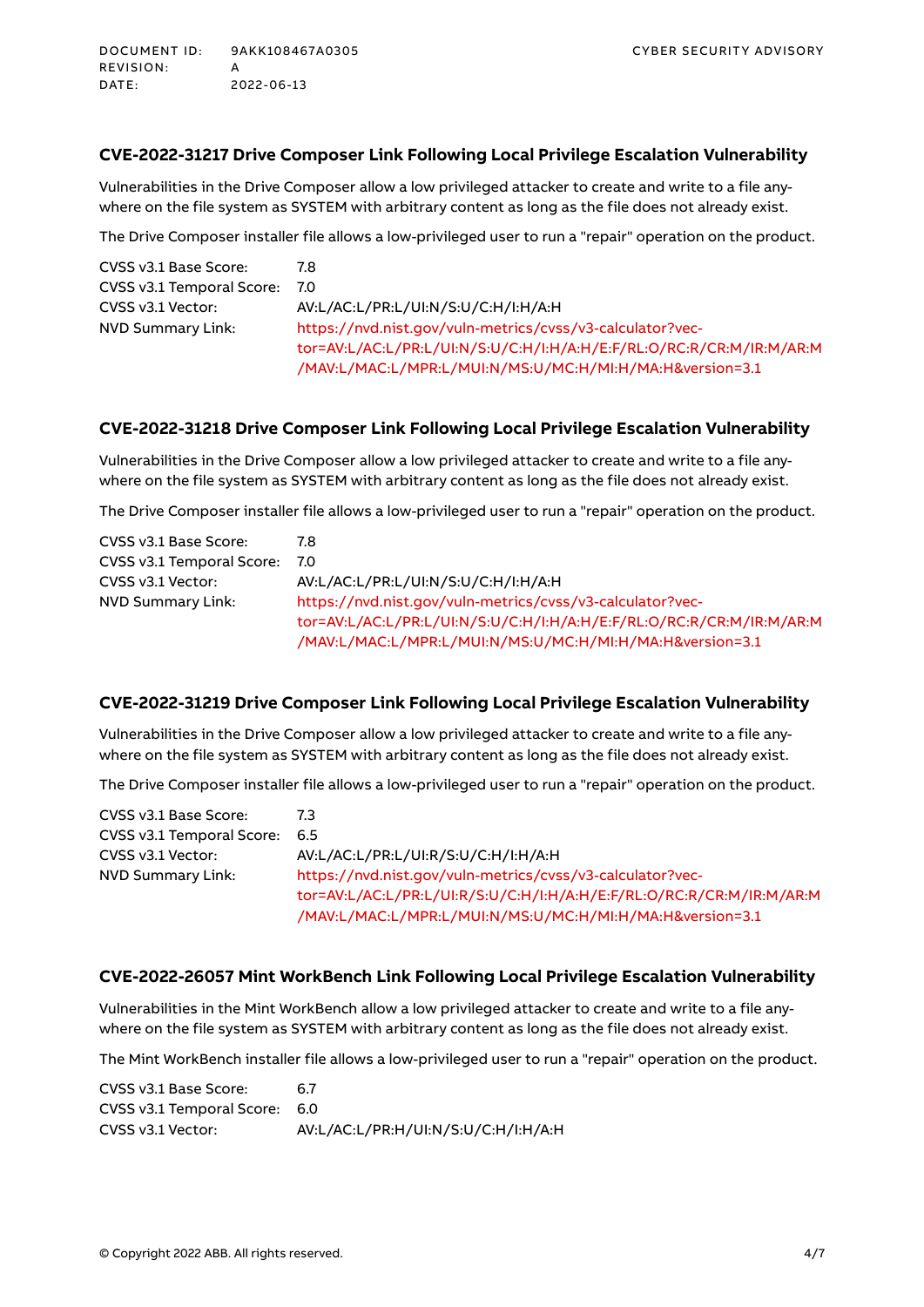NVD Summary Link: [https://nvd.nist.gov/vuln-metrics/cvss/v3-calculator?vec](https://nvd.nist.gov/vuln-metrics/cvss/v3-calculator?vector=AV:L/AC:L/PR:H/UI:N/S:U/C:H/I:H/A:H/E:F/RL:O/RC:R/CR:M/IR:M/AR:M/MAV:L/MAC:L/MPR:H/MUI:N/MS:U/MC:H/MI:H/MA:H&version=3.1)[tor=AV:L/AC:L/PR:H/UI:N/S:U/C:H/I:H/A:H/E:F/RL:O/RC:R/CR:M/IR:M/AR:](https://nvd.nist.gov/vuln-metrics/cvss/v3-calculator?vector=AV:L/AC:L/PR:H/UI:N/S:U/C:H/I:H/A:H/E:F/RL:O/RC:R/CR:M/IR:M/AR:M/MAV:L/MAC:L/MPR:H/MUI:N/MS:U/MC:H/MI:H/MA:H&version=3.1) [M/MAV:L/MAC:L/MPR:H/MUI:N/MS:U/MC:H/MI:H/MA:H&version=3.1](https://nvd.nist.gov/vuln-metrics/cvss/v3-calculator?vector=AV:L/AC:L/PR:H/UI:N/S:U/C:H/I:H/A:H/E:F/RL:O/RC:R/CR:M/IR:M/AR:M/MAV:L/MAC:L/MPR:H/MUI:N/MS:U/MC:H/MI:H/MA:H&version=3.1)

## **Workarounds**

ABB has tested the following workarounds. Although these workarounds will not correct the underlying vulnerability, they can help block known attack vectors. When a workaround reduces functionality, this is identified below as "Impact of workaround".

With ABB Automation Builder it is possible to change the version of Drive Composer used so it is not mandatory to update that application immediately. Steps:

- 1) Install or upgrade Drive Composer pro version to 2.7.1
- 2) In ABB Automation Builder Options, select External tools.
- 3) At Drive composer pro-line, select Custom and select the installed Drive Composer pro version 2.7.1 executable typically in C:\Program Files (x86)\DriveWare\Drive Composer pro\2.7

Alternatively, users are able to remove the vulnerable Drive Composer for ABB Automation Builder. This can be done either from ABB Automation Builder Installation manager or from Windows Settings: Apps & features.

### **Frequently asked questions**

### **What is the scope of the vulnerability?**

An attacker who successfully exploited this vulnerability could take control of an affected system node or insert and run arbitrary code in an affected system node.

### **What causes the vulnerability?**

The vulnerability is caused by the Drive Composer and Mint WorkBench installer repair functions granting unnecessary permissions for the application in the installation folder. It is possible for an attacker to make the installer install unwanted files to the system by replacing some of the files in the installer.

#### **What is Drive Composer?**

Drive Composer is a start-up and maintenance tool for ABB's common architecture drives. The tool is used to view and set drive parameters, and to monitor and tune process performance.

The **entry** version of Drive Composer provides basic functionality for setting parameters, basic monitoring, taking local control of the drive from the PC, and event logger handling. Drive Composer **pro** is the full-fledged commissioning and troubleshooting tool. Drive Composer pro is also embedded to ABB Automation Builder.

### **What is ABB Automation Builder?**

ABB Automation Builder is the integrated software suite for machine builders and system integrators wanting to automate their machines and systems in a productive way. ABB Automation Builder covers the engineering of AC500 PLCs, AC500 safety PLCs, CP600 control panels, drives and motion.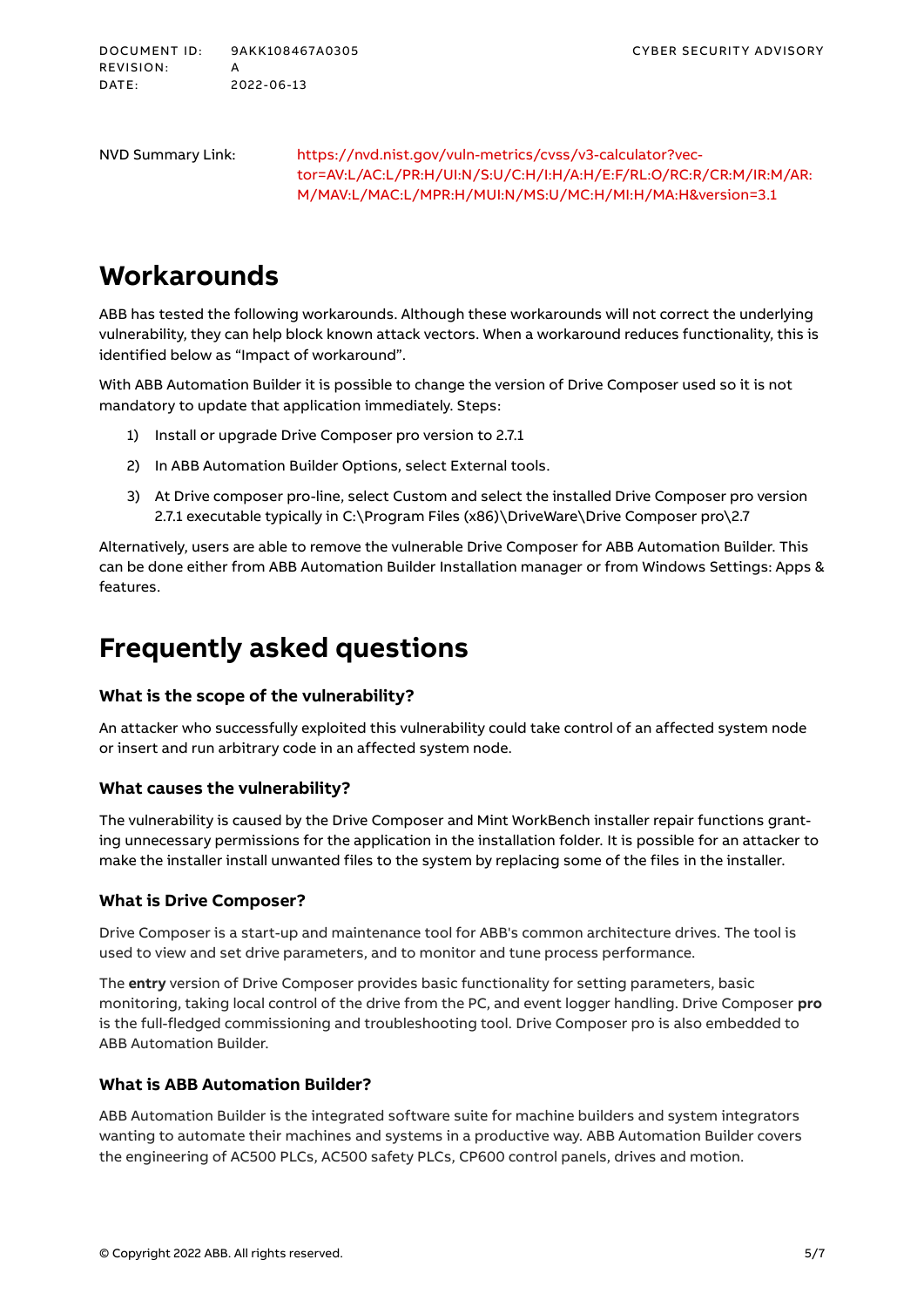### **What is MintWorkBench?**

Mint Workbench is a software tool designed for commissioning MotiFlex e180, MicroFlex e190 servo drives and eSM, HDS series servo motors.

#### **What might an attacker use the vulnerability to do?**

An attacker who successfully exploited this vulnerability could allow the attacker to take control of the system node.

#### **How could an attacker exploit the vulnerability?**

An attacker could try to exploit the vulnerability by creating a specially crafted message and sending the message to an affected system node. This would require that the attacker has access to the system network, by connecting to the network either directly or through a wrongly configured or penetrated firewall, or that he installs malicious software on a system node or otherwise infects the network with malicious software. Recommended practices help mitigate such attacks, see section Mitigating Factors above.

#### **Could the vulnerability be exploited remotely?**

No, to exploit this vulnerability an attacker would need to have local access to an affected system node.

### **What does the update do?**

The update removes the vulnerability by modifying the way that the Drive Composer and Mint Work-Bench installers handle the permissions of the filesystem.

#### **When this security advisory was issued, had this vulnerability been publicly disclosed?**

No, ABB received information about this vulnerability through responsible disclosure.

### **When this security advisory was issued, had ABB received any reports that this vulnerability was being exploited?**

No, ABB had not received any information indicating that this vulnerability had been exploited when this security advisory was originally issued.

### **General security recommendations**

For any installation of software-related ABB products we strongly recommend the following (non-exhaustive) list of cyber security practices:

Isolate special purpose networks (e.g. for automation systems) and remote devices behind firewalls and separate them from any general purpose network (e.g. office or home networks).

Install physical controls so no unauthorized personnel can access your devices, components, peripheral equipment, and networks.

Never connect programming software or computers containing programing software to any net-work other than the network for the devices that it is intended for.

Scan all data imported into your environment before use to detect potential malware infections.

Minimize network exposure for all applications and endpoints to ensure that they are not accessible from the Internet unless they are designed for such exposure and the intended use requires such.